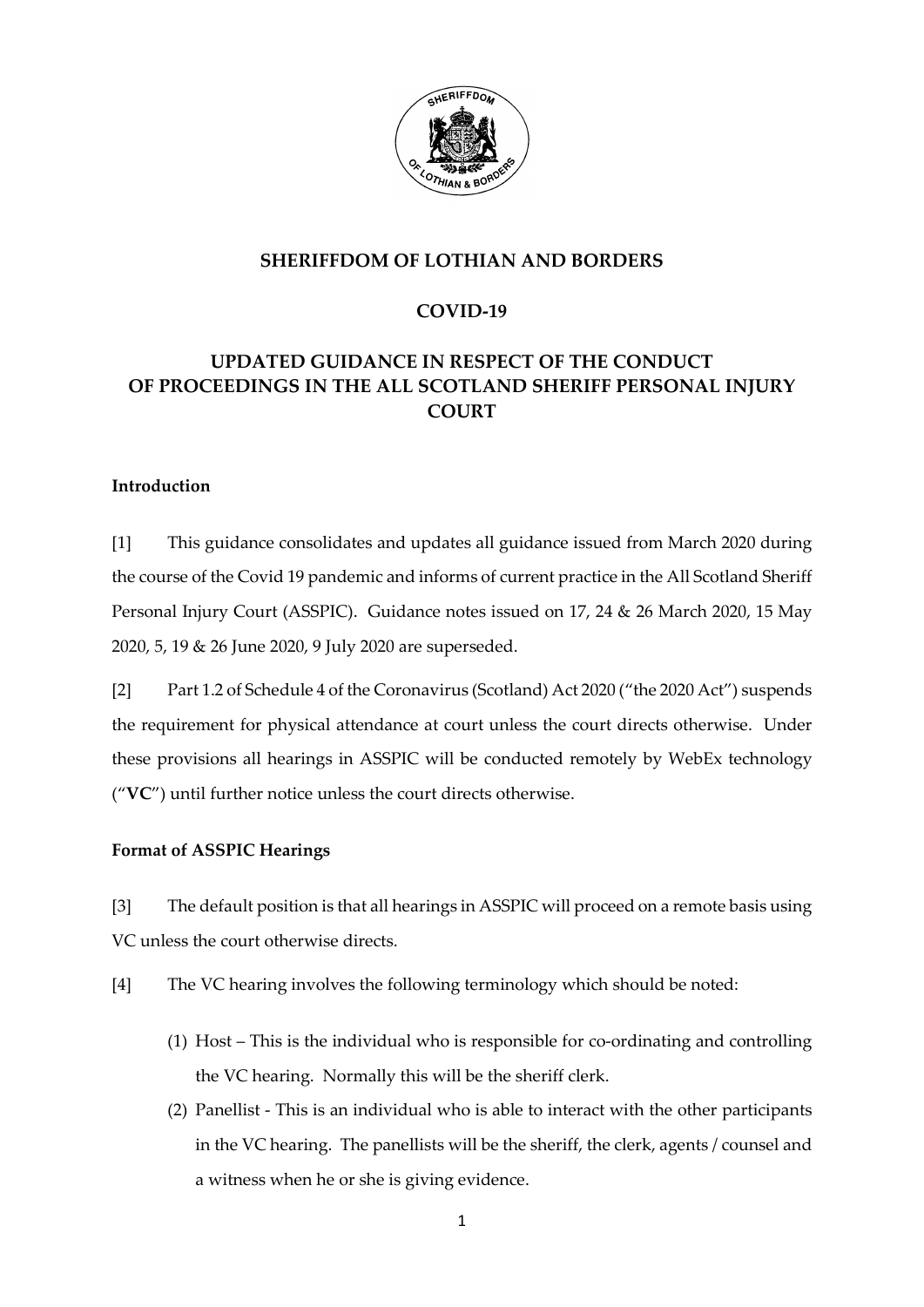- (3) Attendee This is an individual who is able to view or listen to the VC hearing without having the ability to interact with the panellists. This function could be used by a witness after having given evidence or by members of the public or the press.
- (4) Practice Session This is a subconference within a VC hearing which attendees are unable to view or listen to.

[5] Hearings may proceed as live "in-person" and under strict adherence of social distancing requirements if directed to do so by the court. Where a party considers that a hearing cannot proceed by VC, or cannot entirely be conducted in this manner, that party should advise the reason for that. It will be a matter for the sheriff to determine whether the hearing is suitable for VC. If the sheriff determines that VC is not suitable, consideration will be given to whether a physically distanced live "in-person" hearing can be accommodated. Any live hearings must be conducted in line with government restrictions and subject to any conditions and guidance set by the court.

### *Live hearings*

[6] Where one or more parties seek a live hearing, intimation of such must be given to the court as early as possible and in any event, with particular reference to proofs, by no later than the date on which the pre-trial minute is to be lodged. Requests for live hearings will be considered by the court on a case by case basis. Cause must be shown why a case is not suitable for a VC hearing. The factors set out in Appendix 2 are matters which the court is likely to consider relevant to the manner in which the proof should be conducted.

[7] Where a request is made to have a live hearing, the court may fix a By Order/pre-proof hearing to hear parties thereon. At that stage, parties will be expected to be in a position to provide the court with the fullest information to enable it to properly consider and determine the most suitable mode of hearing.

### **Form and submission of Documents**

[8] Schedule 4 Part 1.1 of the 2020 Act enables the use of electronic signature and electronic transmission of court documents. Where a document requires to be signed electronic signature will be accepted in accordance with Schedule 4.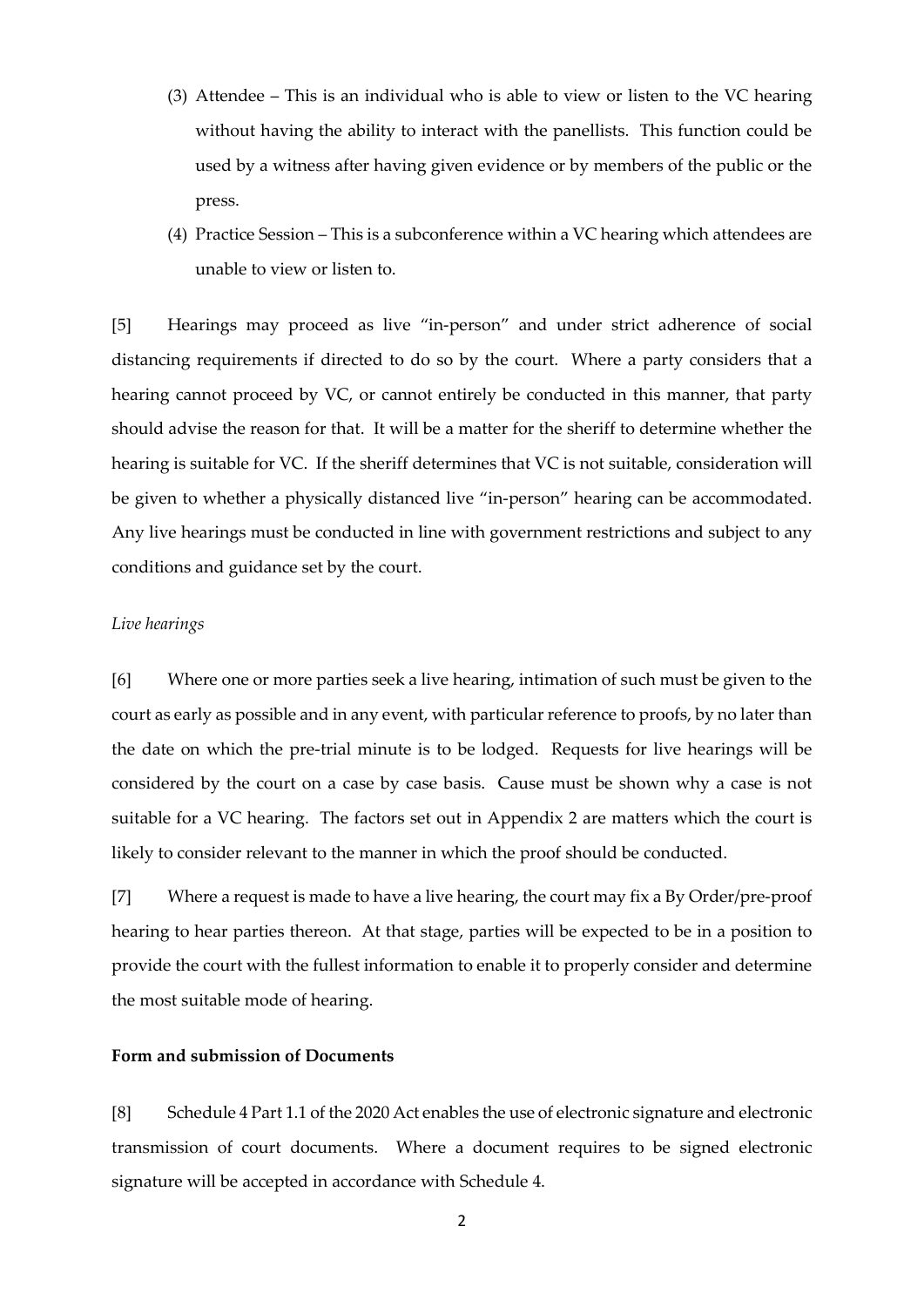[9] Court users must submit formal documents to be lodged in process electronically by email to [nationalpicourt@scotcourts.gov.uk](mailto:nationalpicourt@scotcourts.gov.uk) or via the civil online portal (Please note that Initial Writs, NIDS and motions cannot currently be submitted by portal) (i) All documents submitted by email should be in PDF format only and should be submitted with one such document per email communication, with the exception of motions as noted below. This is to enable separate distribution and allocation of tasks for processing by staff working remotely. Documents lodged in PDF format must not exceed 20mb to enable the file to be uploaded onto the electronic case management system (ICMS). If the document exceeds 20mb it will be necessary to lodge it in two separate PDFs. (ii) All documents submitted via the online portal should be in PDF, PNG, JPG or JPEG format. Five documents can be uploaded at any one time. Each document uploaded must not exceed 25mb at this time to enable the file to be uploaded directly to ICMS for review before accepting. If the document exceeds 25mb it will be necessary to lodge it in two separate file uploads. See paragraph [27] for guidance on productions including use of Objective Connect which may also assist with large file size documents that cannot be submitted by email or online portal.

[10] The following naming convention should be used for the subject line on all emails submitting electronic documents to be lodged in process: case name – case reference number – nature of document (eg A Smith v B Jones – PN900-20 – Defences).

[11] Any document lodged electronically will be deemed to have been lodged with the court on the date the email is received. An automated acknowledgement of receipt will be issued.

### *Lodging of documents specific to motions:*

Practitioners should continue to lodge motions by 12.30pm, ensuring that the motion email communication contains separate PDF formatted attachments for all supporting documents relating to the motion (civil online cannot accept ASSPIC motions at this time). The document size limit of 20mb applies equally to documents lodged as attachments in support of a motion – see above.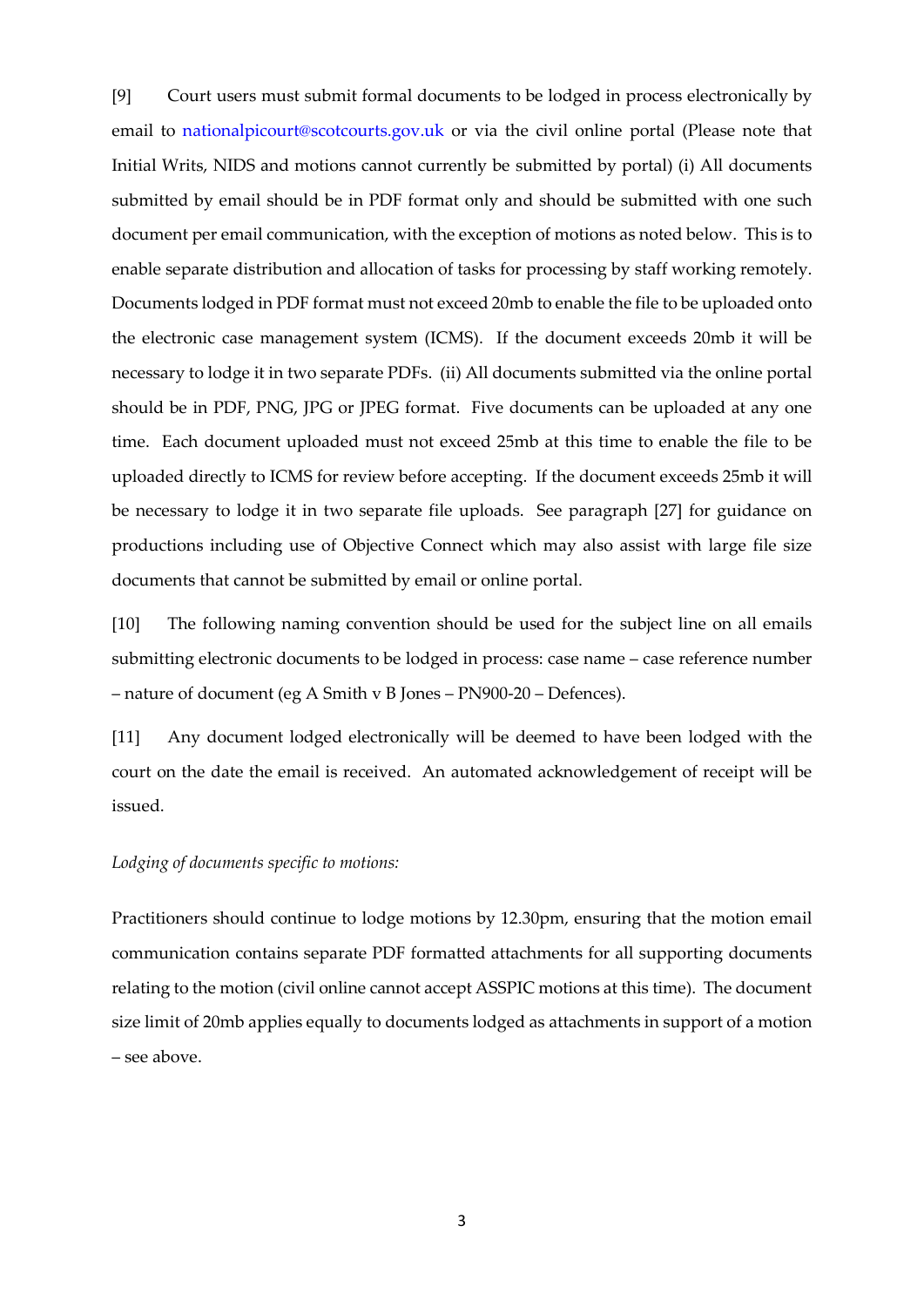### **Procedural Court / Opposed Motions**

[12] The ASSPIC procedural court has an established remote format through the use of VC (unless the court directs otherwise when intimating any hearing diet). Telephone conference facilities remain available as a backup should technical difficulties be encountered and may also be used when the court so directs.

[13] The procedural court will be scheduled via the VC portal by the clerk. One week in advance of the procedural court the clerk will send invitation emails with joining instructions to parties' generic email addresses (those provided to the court as part of e-motions sign up or advised on the lodging of any chapter 15 motion). If counsel is instructed, parties will be responsible for forwarding the appropriate joining link ahead of the hearing. Media representatives may apply to join a VC hearing as an attendee by contacting the ASSPIC mailbox at nationalpicourt@scotcourts.gov.uk.

[14] Cases will be grouped together in allocated time slots at 10am and 2pm. Parties should join the procedural court at their allocated time and listen until their case is called. Parties will join with attendee status and will be promoted from attendee status to panellist status following joining. Parties are free to engage in other business while waiting on their case to call but they must have their microphone muted.

[15] Any cases assigned to the procedural roll require to have **ALL** documents that may be relied upon lodged with the court by email or civil online portal no later than 12.30pm on the Friday prior to the procedural court. Failure to comply with this requirement may lead to the hearing being postponed and/or have consequences in relation to expenses.

### Opposed Motions

[16] Opposed motions should be lodged in the usual way as provided in OCR Chapter 15A. The scheduling of motion business will be allocated within the general procedural court (without specific hearings slots) at 10am and 2pm.

[17] Parties will be advised by the clerk via the ASSPIC e-motion generic email addresses (or individual email addresses provided where not signed up to the e-motion scheme) of the date and time of the remote hearing and provided with joining instructions.

4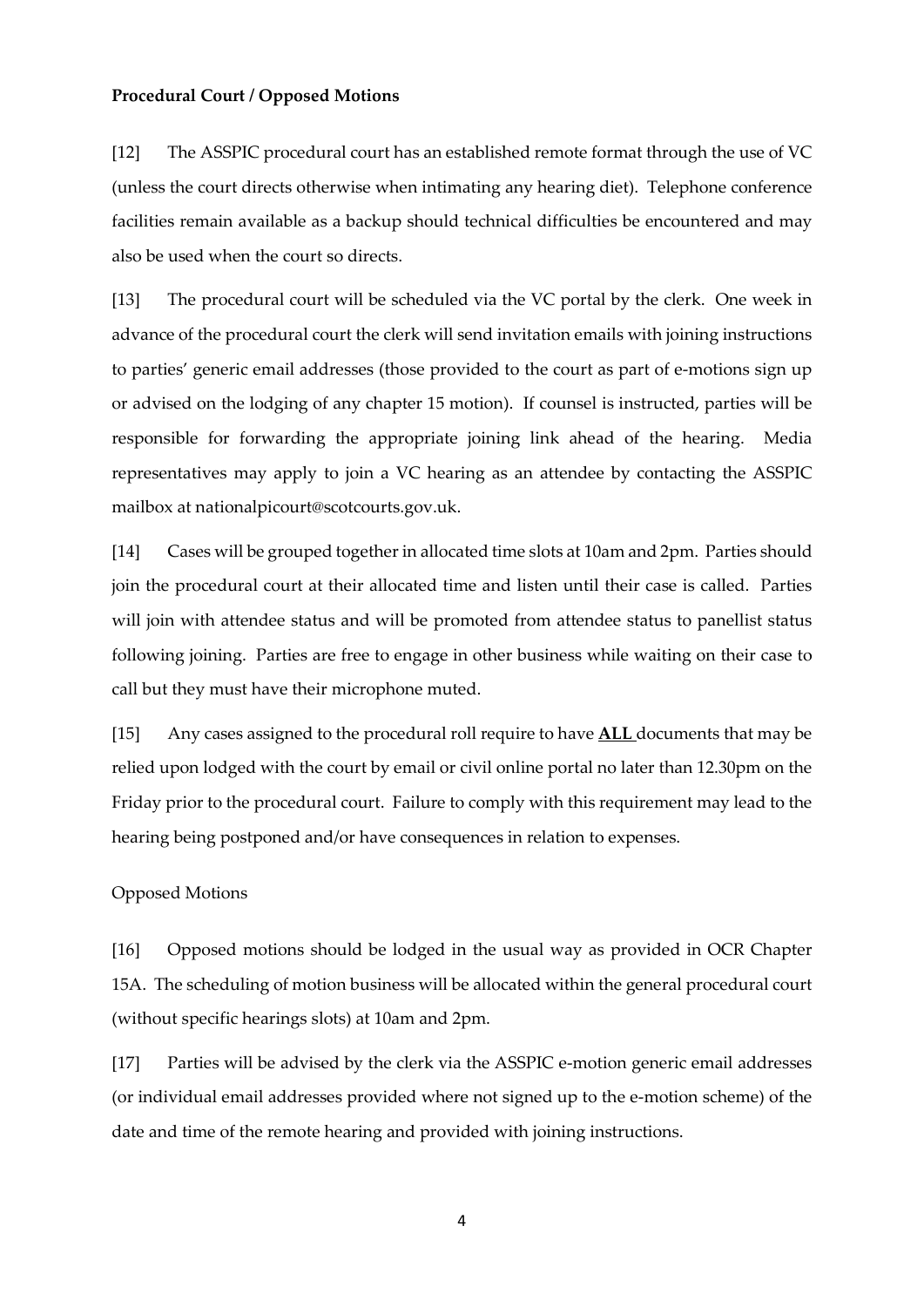[18] All documents to be relied upon should be sent electronically to the court not less than 48 hours before the hearing. If the opposed motion is calling only in the Monday procedural court these documents must be lodged with the court by email no later than 12.30pm on the Friday prior. A failure to comply with this requirement may lead to the hearing being postponed and/or have consequences in relation to expenses.

[19] The court cannot provide a prescriptive list of the type or number of documents which parties may wish to rely on, but practitioners are expected to exercise judgement about what is appropriate, taking account of the following:

- a) written submissions are helpful, but can often be kept to a summary or a series of bullet points;
- b) a timeline may be useful;
- c) supporting material must be apt (i.e. both relevant and proportionate);
- d) principle rather than precedent is the governing approach tracing the development of the law or providing multiple examples of its application is neither necessary or useful if the applicable principle(s) are well known or can be identified in an authoritative decision;
- e) where authorities, pleadings or any other documents are to be referred to, the relevant passage(s) should be clearly highlighted or identified;
- f) documents in excess of 20mb in size cannot be lodged by email and at present each separate document in excess of 25mb in size cannot be lodged through the civil online portal.

#### *Opposed Motion by Written submissions*

#### *The application*

[20] When lodging an opposed motion, parties will be able to make a joint request that it be dealt with by written submissions.

[21] Where all parties have agreed to proceed by written submissions, the party lodging the motion is required to make that clear in paragraph 7 of Form G6A, along the lines of: "The parties have discussed this motion and have agreed that a request be made that it be disposed of by reference to written submissions."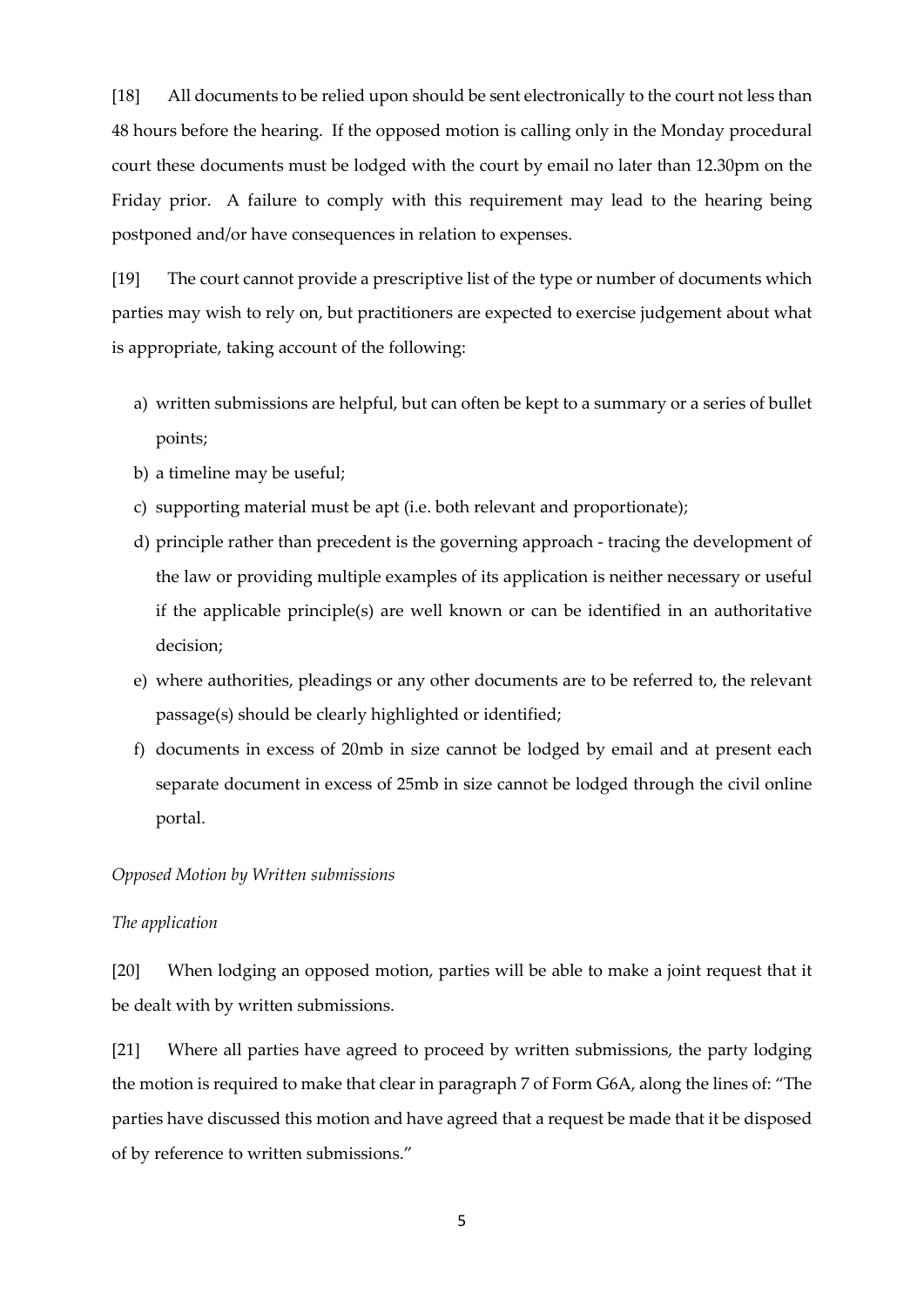[22] Parties must lodge their finalised written submissions no later than close of business 7 days after the motion is lodged along with Forms G6A and G9A respectively, together with such supporting materials as parties wish the court to consider. The motion will then be passed to a sheriff who will consider and determine it and arrange for an interlocutor disposing of the motion to be issued along with a brief statement of reasons. The sheriff may require to hear parties on the motion.

[23] It will be evident that not all types of opposed motion are apt to be dealt with by way of written submissions. Before seeking to proceed in that way, the court expects there to be a proper dialogue between parties as to (i) the substance of the motion, so that there is clarity as to the matter(s) actually in dispute; and (ii) the suitability of the motion for determination on the basis of written submissions.

[24] The submissions must be cross-referenced to the supporting material by page or paragraph number, section etc., as the case may be. Practitioners should also take account of paragraph [19] (above) in relation to documents produced.

### *Decision*

[25] An interlocutor disposing of the motion will be provided as soon as reasonably possible, along with a brief statement of reasons.

### **Proofs**

### *Prior to the Proof Diet*

[26] VC proofs remain the default format for an evidential hearing. Where parties are seeking that the proof diet proceed by VC or an appropriate direction from the court for a physical "in-person" hearing, the form at Appendix 1 should be completed and lodged with the court alongside the pre-trial minute, and in any event no later than 14 days prior to the proof diet, to assist with determining the appropriate order of priority in advance of the scheduled calling date. Thereafter the following steps must be taken:

(1) 8 working days before the proof diet, agents must email the clerk to confirm that the proof is still due to proceed and confirm the estimate of the number of days required;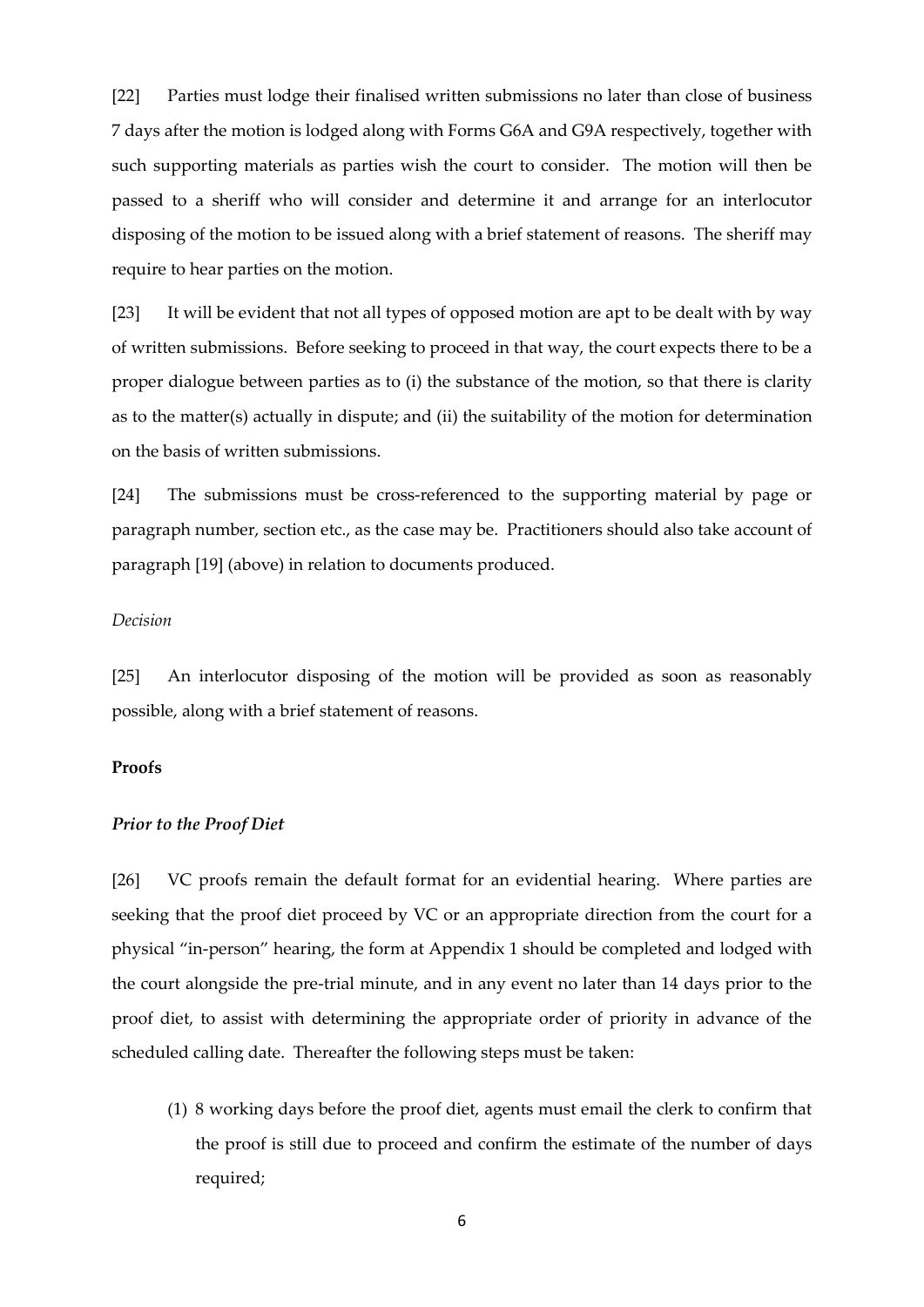- (2) 7 working days before the proof diet, the sheriff will consider each case and identify an appropriate running order of expected proofs. The clerks will advise parties of the proposed running order ahead of the proof diet.
- (3) 6 working days before the proof diet agents for both the priority proof and the back-up proof should provide the clerk with: (i) the email addresses of all participants to the proof; (ii) the agent's contact telephone number; and (iii) a marked up witness list containing, for each witness: (a) their email address; (b) the location where they will be giving evidence from (which could be home, work place, solicitor's office or other location); and (c) whether the witness wishes to take the usual oath / other oath / affirm. The clerk will issue an attendee joining link to the email address provided by parties ahead of the proof. Parties will be responsible for forwarding the same link to any witness required for attendance at the proof (see below for specific witness joining instructions);
- (4) The clerk may arrange, if requested by agents, a test of witness VC connection prior to the proof.
- (5) At least 4 working days before the proof diet parties should email to the clerk or upload via civil online, the up to date pleadings in pdf format and upload to Objective Connect (where signed up to the preferred document sharing platform) the core bundle of productions<sup>[1](#page-6-0)</sup> (see para 27 below). A hard copy must also be provided to the court at the same time. If parties have not signed up to Objective Connect, then only the hard copy requires to be lodged with the Court. Parties will however, require to have access to an electronic version to enable them to share productions digitally during the course of the VC hearing.
- (6) not later than 4 working days before the proof diet agents must ensure the following matters:
	- (a) that all participants including witnesses have access to an appropriate laptop or other device, which has a suitable broadband connection to enable the use of the VC technology (technical guidance will be provided to agents but the court has been advised that the VC technology should work on most modern devices);

<span id="page-6-0"></span><sup>&</sup>lt;sup>1</sup> This should contain only those documentary productions which are going to be put to witnesses at the proof.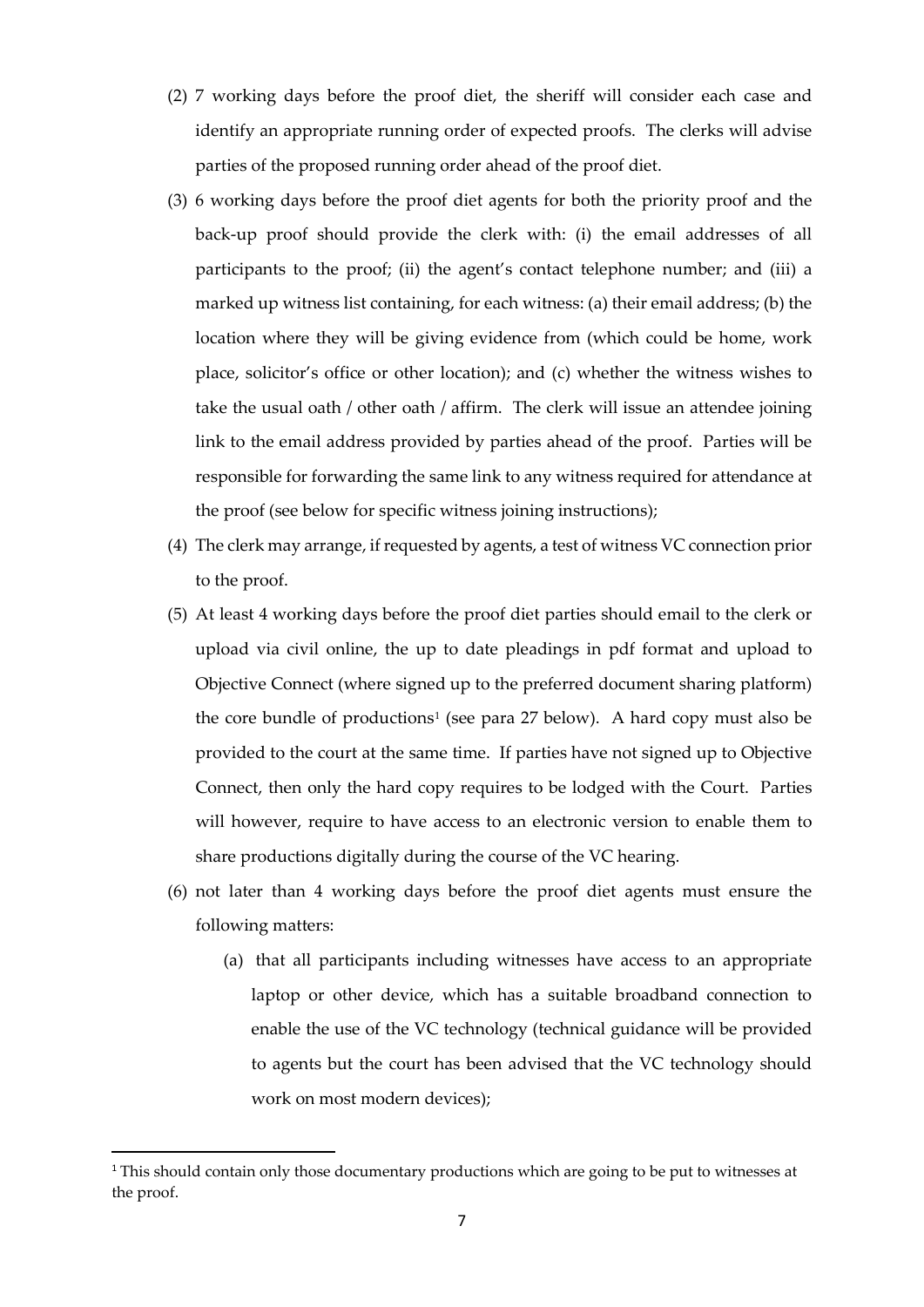- (b) that appropriate arrangements are in place to contact counsel (if instructed), their client, their opposite number and each of their witnesses during the proof via a device not being used for the VC proof;
- (c) that the core bundle of productions has been sent to each witness who will be referred to it;
- (d) that the witnesses have been instructed that the core bundle of productions they have been sent is to be left sealed / unopened until the proof commences and that after their evidence has been given the productions are to be returned to the party's agents;
- (e) that witnesses have been instructed that when they give evidence they will be required by the court to confirm the following:
	- (i) that they are alone in the room;
	- (ii) that to record any part of the proceedings in any manner without the court's permission may constitute contempt of court;
	- (iii) that they have not viewed the core bundle of productions sent to them;
	- (iv) that they have no means of receiving communications from other persons during the giving of their evidence (including that any mobile phone used for communicating with the agent is switched off whilst they are giving evidence);
	- (v) that they are aware that:

(i) if they are required to temporarily leave the hearing, (e.g. if a legal issue arises) they will be informed of that by the sheriff and the clerk will temporarily close down their WebEx connection;

(ii) they will need to have access to a means of communication so that the solicitor or the clerk can advise them to re-join the hearing (for example by turning on a mobile phone solely for that purpose);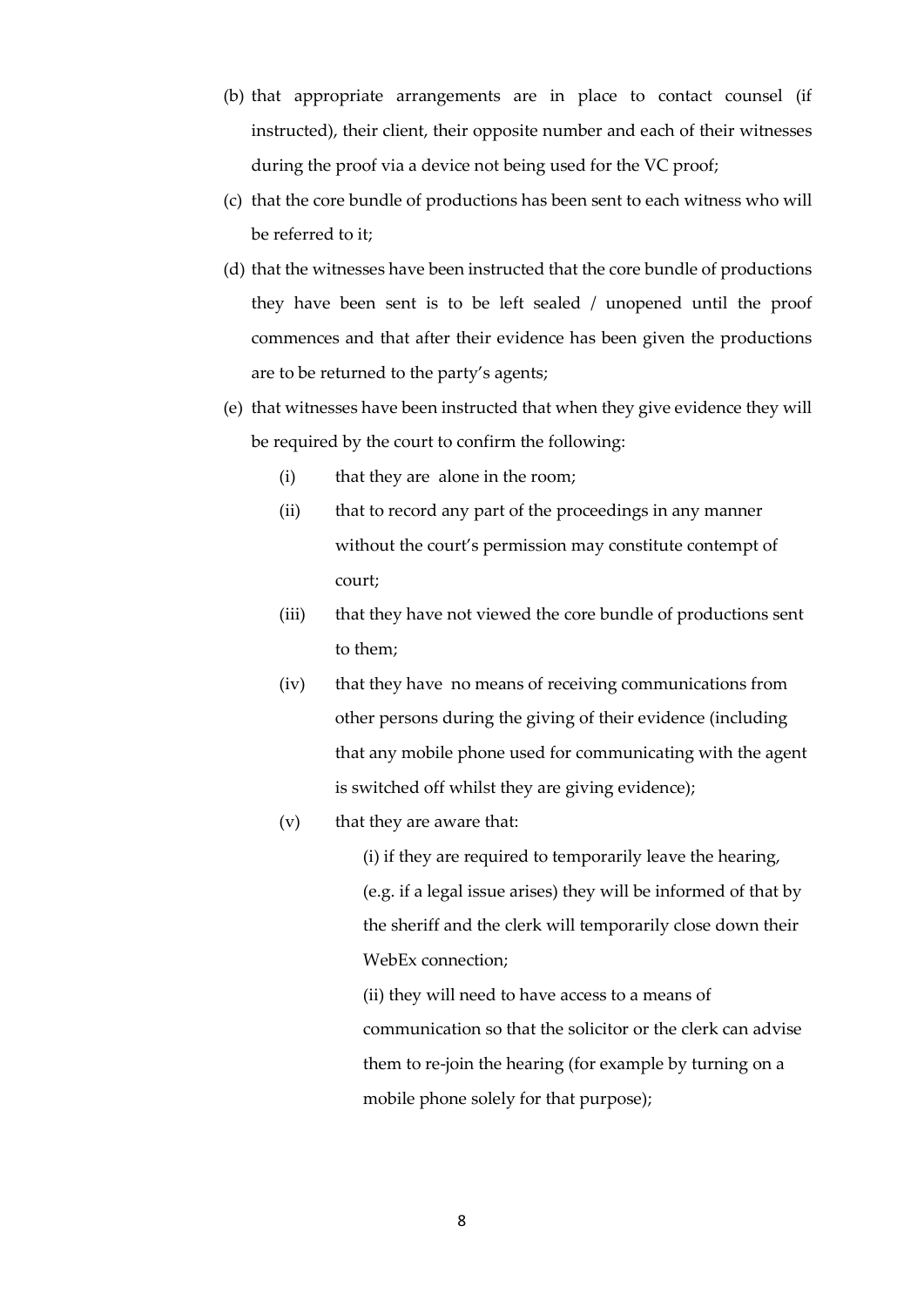(iii) if they leave the hearing, for any reason, they must not in the meantime discuss the evidence in the case with anyone else (including the solicitor calling them); and (iv) once they have concluded their evidence they will not retain the productions sent or any copies of the productions.

### *Productions*

[27] As noted at para [26](5) parties are expected to agree a core bundle of productions and upload these to the Objective Connect platform as the preferred option 4 working days in advance of the proof (see separate paragraph below for information on Objective Connect). Agents are also required to provide the court with a hard copy of the core bundle of productions at the same time. The core bundle of productions, should be paginated like a book (rather than the first page of each production beginning at page 1). Although a hard copy of the core bundle of productions is to be sent to every witness who is to be referred to these productions, the preferred method for referring witnesses to the productions is by using the "presenter" function with electronic display on the VC. The "presenter" function will allow the core bundle to be displayed on the screen so that it can be seen by all the participants, including the witness (it also includes a zoom and pointer facility). Agents will be issued separate guidance on the use of the "presenter" function. If there are difficulties with the "presenter" function the hard copies can be utilised.

### *Objective Connect*

Objective Connect is a collaboration tool used by SCTS to assist external users upload, view and share productions with the court and other parties. This is the court's preferred method of submitting and viewing productions for use in VC hearings and can also be used to facilitate the lodging and upload of some larger documents where they are required for any other form of hearing and where email or online portal limitations do not allow (list of authorities etc). Documents not exceeding 2gb can be uploaded, viewed and shared within Objective Connect. Documents can be viewed by parties at any time before the closure of the workspace and without the involvement of the court. Productions can be accessed via the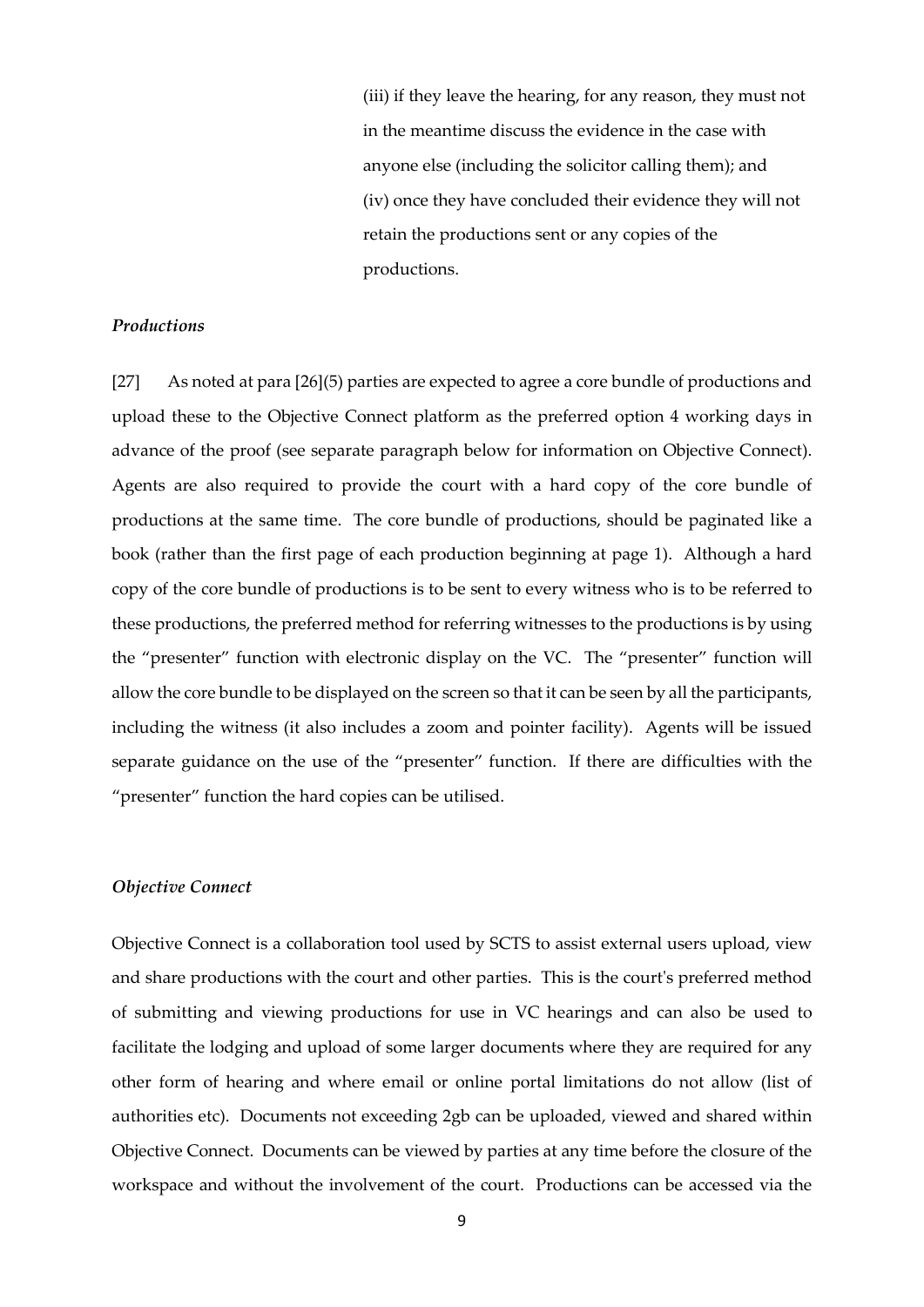Objective Connect platform and shared through the screen sharing function during the course of any VC hearing.

Agents require to sign up to the Objective Connect facility in advance of use by completing and submitting the relevant governance forms. Thereafter a workspace is created in Objective Connect by ASSPIC staff which allows the uploading, viewing and sharing of any documents being relied upon during the course of the action.

Parties seeking to sign up to the Objective Connect facility should email the ASSPIC team at [nationalpicourt@scotcourts.gov.uk](mailto:nationalpicourt@scotcourts.gov.uk) who will issue the necessary governance forms for completion and return.

### *The proof diet*

[28] The proof will proceed, in so far as possible, in the normal way, but the following points should be noted and followed:

- (1) Unless otherwise decided by the court, the proof will be called at 10am and it is essential that all parties are ready to commence then. All preparations, discussions or negotiations must have taken place and concluded before the start time provided;
- (2) At 9.45am (or other time advised by the clerk), agents and counsel (if instructed) should join the proof hearing via the link provided in order to ascertain and check all connections ahead of commencement of the proof;
- (3) At 10am (or other time advised by the clerk) the sheriff will join the hearing and the proof will commence. The clerk will then call the case and the sheriff will deal with any preliminary matters. The agent / counsel for the pursuer (if the pursuer is leading) will then call the first witness by contacting the witness and telling them to join the proof using the link previously provided;
- (4) The witness will then be put on oath / affirm in line with the marked up witness list (see para [26]) and the matters set out in para [26](6)(e) will be confirmed with him or her;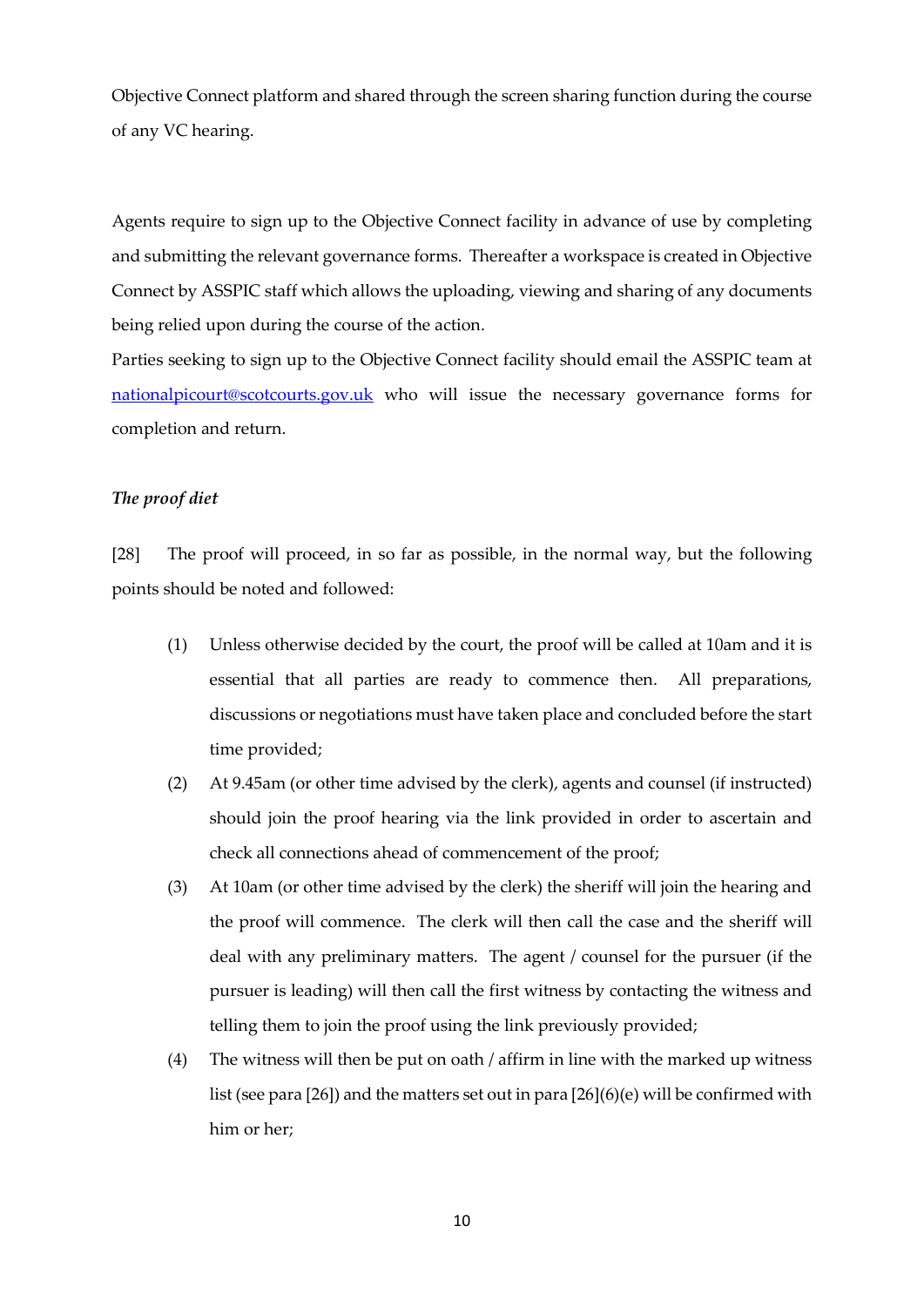- (5) When a witness is being examined all microphones (apart from those of the witness and the representative examining the witness) must be muted?;
- (6) If an agent / counsel wishes to object they will need to swiftly unmute their microphone and voice their objection. If necessary, the witness may be asked to temporarily leave the proof or be moved into a mode where they cannot see or hear the court;
- (7) If the witness requires to temporarily leave the proof (e.g. in order to allow the court to deal with an objection) it will, unless the court directs otherwise, be the responsibility of the agent calling the witness to make contact with the witness to advise when they should re-join the proof;
- (8) Where a witness requires to be referred to a production that will be done by the agent or counsel examining the witness using the "presenter" function on WebEx. This will require the agent or counsel to have, as a minimum, an electronic pdf copy of the core bundle of productions on the device they are using for the proof (agents / counsel may also find it helpful to have a further hard copy of the core bundle of productions or further electronic copy available on another device);
- (9) If a witness (including the pursuer or defender) wishes to watch the proof after giving evidence, they are able to do so. The clerk will deal with this by demoting the witness from panellist status to attendee status;
- (10) It will be the responsibility of the agent calling the witness to liaise with each of their witnesses in order to ensure they are available to give evidence when the court requires;
- (11) When an adjournment or break is required the clerk will initiate a practice session. Once in a practice session panellists should mute their microphones and disable the video for the duration of the adjournment. The panellists should then re-enable those functions at the agreed time or when advised to do so by the clerk. The clerk will then move from the practice session back to the live proof; and

**.** 

<span id="page-10-0"></span><sup>2</sup> It is essential that all panellists are familiar with how to mute and unmute whatever device is being used. Experience thus far has shown that there are often problems with microphones being on when they should be off and vice versa.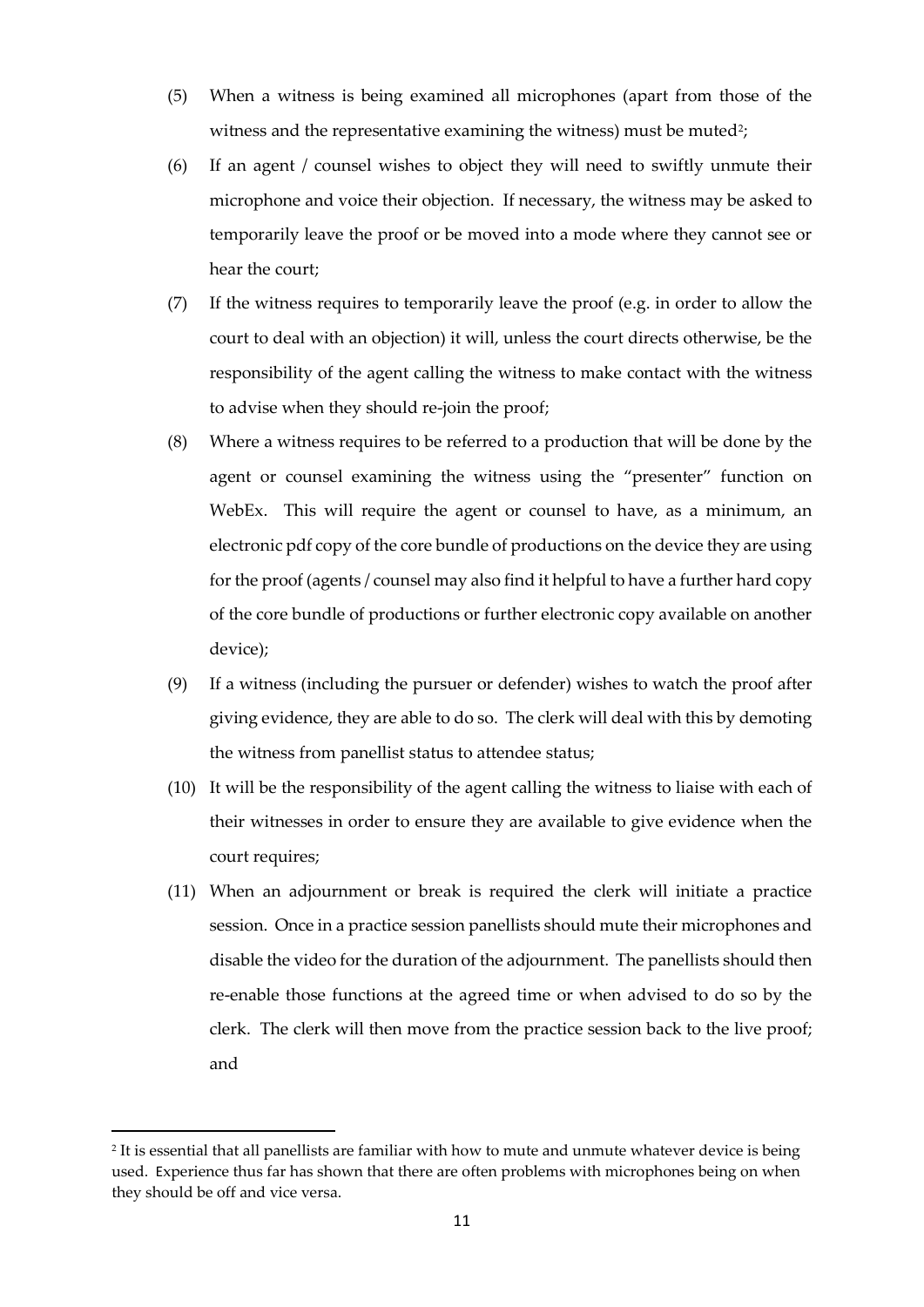(12) Once all the witness evidence has been concluded submissions will take place by VC in the manner directed by the sheriff.

### **Court Dress at VC Hearings**

[29] It is not expected that counsel or solicitors will wear wigs or gowns at a VC hearing (whether a procedural hearing or a proof). Practitioners are expected to dress in an appropriate manner and to maintain equivalent standards of behaviour as if they were attending the court in person.

### **Civil Jury Trials**

[30] Civil jury trials are programmed to resume in July 2021. Separate guidance has been issued providing detailed information regarding the conduct of civil jury trials.

Mhairi M Stephen

Mhairi M Stephen QC Sheriff Principal Lothian and Borders Date 7 June 2021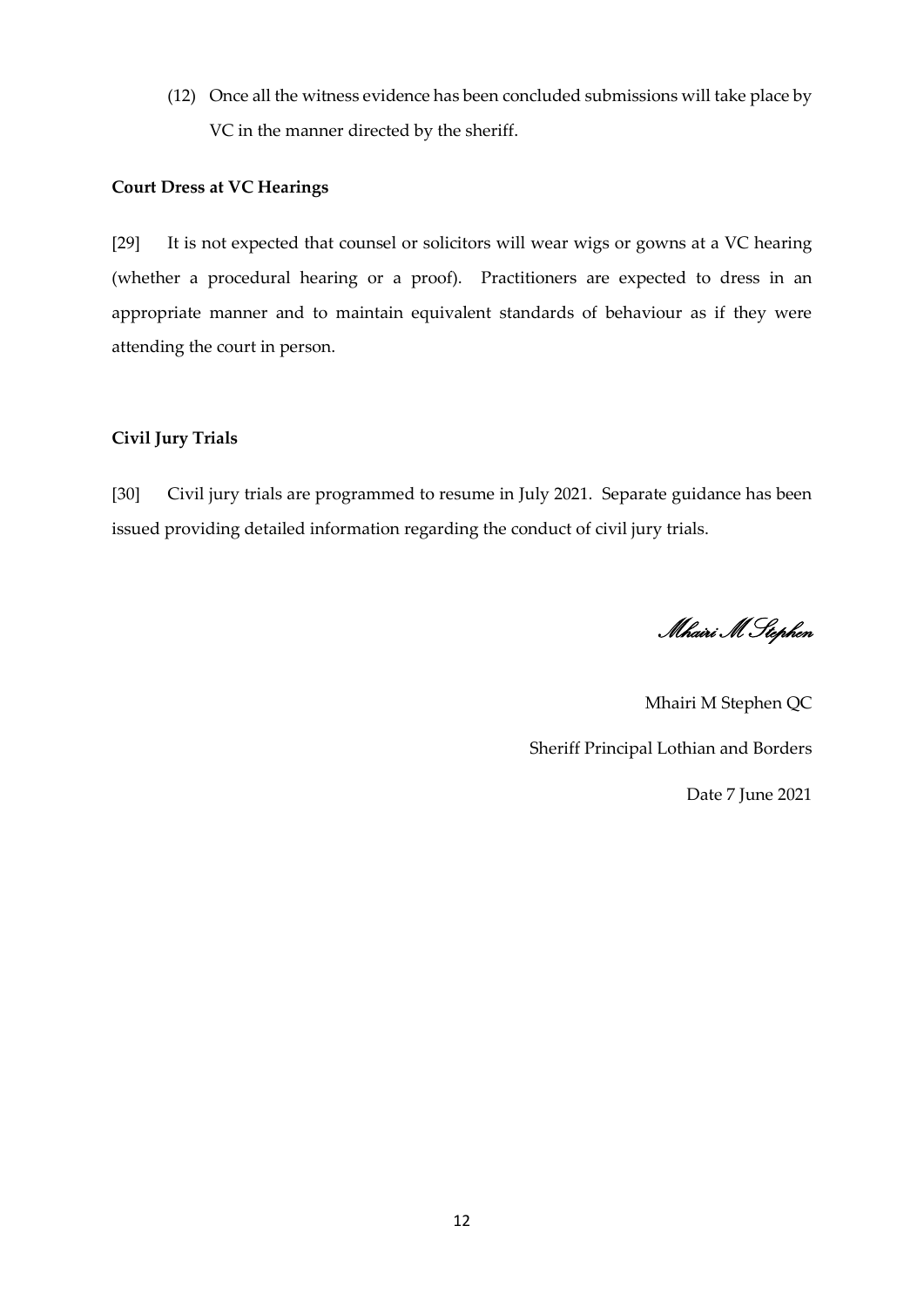# **Appendix 1**

| Information to be provided to court in respect of diet of proof in ASSPIC |  |
|---------------------------------------------------------------------------|--|
| <b>Case Number</b>                                                        |  |
| <b>Case Name</b>                                                          |  |
| Date of commencement of proof                                             |  |
| Length of proof diet allocated                                            |  |
| <b>Estimated duration of proof</b>                                        |  |
| Liability                                                                 |  |
| List all matters in dispute -                                             |  |
| Occurrence of accident                                                    |  |
| Existence of duty                                                         |  |
| Breach of duty                                                            |  |
| Causation                                                                 |  |
| Other                                                                     |  |
| Quantum                                                                   |  |
| List all heads of claim                                                   |  |
| Heads of claim not agreed                                                 |  |
| If valuations show significant                                            |  |
| disparity, what is the                                                    |  |
| explanation?                                                              |  |
| Agreement of evidence - what                                              |  |
| averments remain in dispute?                                              |  |
| Are there any exceptional                                                 |  |
| circumstances which may merit                                             |  |
| consideration of a physical proof                                         |  |
| hearing?                                                                  |  |
| Are parties ready to proceed to                                           |  |
| proof?                                                                    |  |
| <b>Witnesses</b>                                                          |  |
| Total number to be called                                                 |  |
| Which averments is each                                                   |  |
| speaking to?                                                              |  |
| Estimate of how long the                                                  |  |
| evidence of each will take                                                |  |
| (evidence in chief, cross-                                                |  |
| examination and re-examination)                                           |  |
| Where will witnesses be located                                           |  |
| when giving evidence?                                                     |  |
| <b>Skilled witnesses</b>                                                  |  |
| The nature and extent of the                                              |  |
| dispute between skilled persons                                           |  |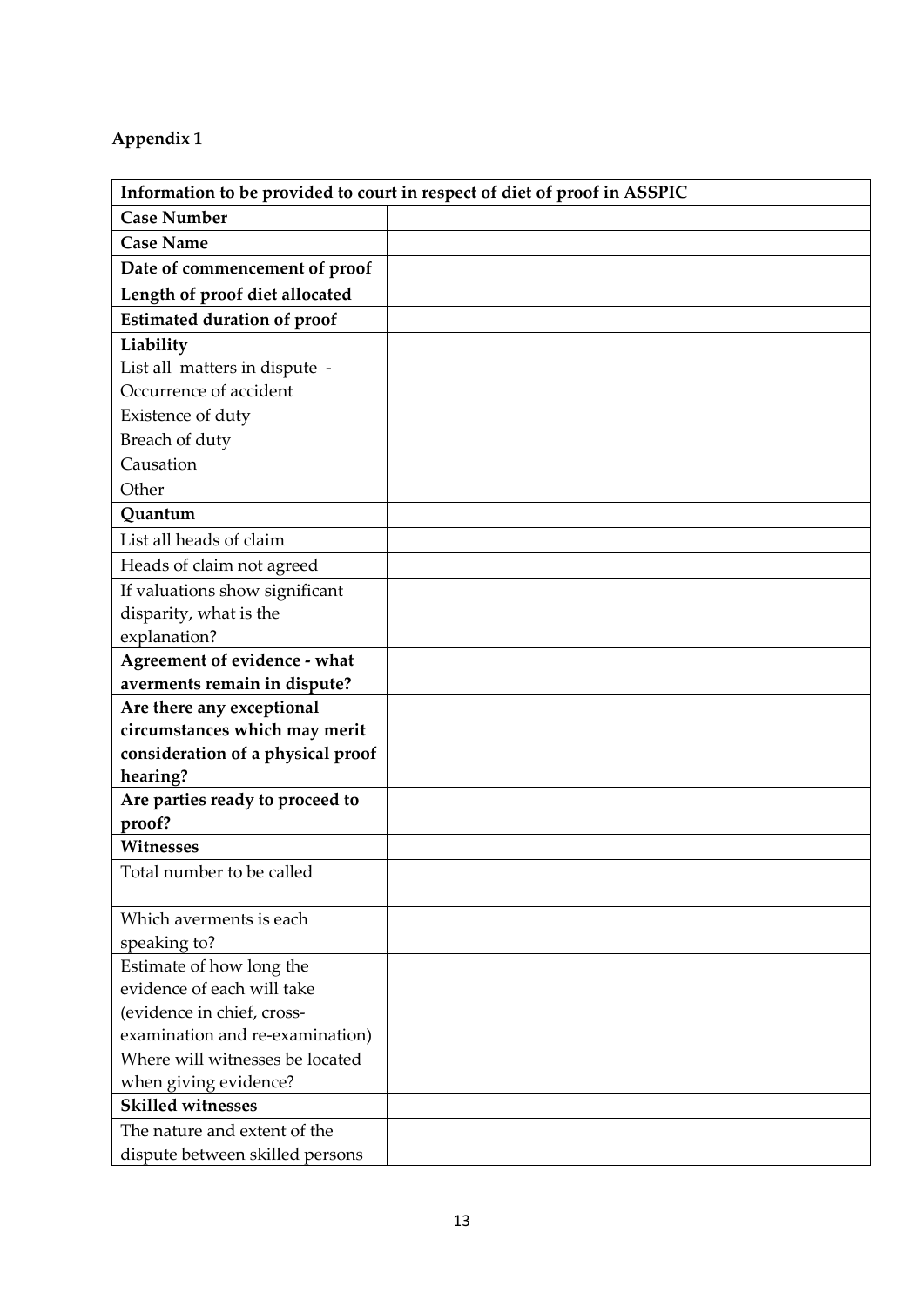| Can agreement be reached          |  |
|-----------------------------------|--|
| between the parties on the        |  |
| relevant literature upon which    |  |
| skilled persons intend to rely    |  |
| Whether there has been a meeting  |  |
| between skilled persons, or       |  |
| whether such a meeting would be   |  |
| useful                            |  |
|                                   |  |
| Scope of proof                    |  |
|                                   |  |
| Would a proof on a particular     |  |
| issue allow scope for the matter  |  |
| to be resolved?                   |  |
|                                   |  |
| <b>Documents</b>                  |  |
| Can a bundle of documents to be   |  |
| used at the proof be agreed?      |  |
| <b>Procedural Hearing</b>         |  |
| Do parties consider that a        |  |
| procedural hearing is required?   |  |
|                                   |  |
| If so, on what matters do they    |  |
| wish the court to give direction? |  |
| Any reason(s) why should this     |  |
| proof be treated as the priority  |  |
| proof?                            |  |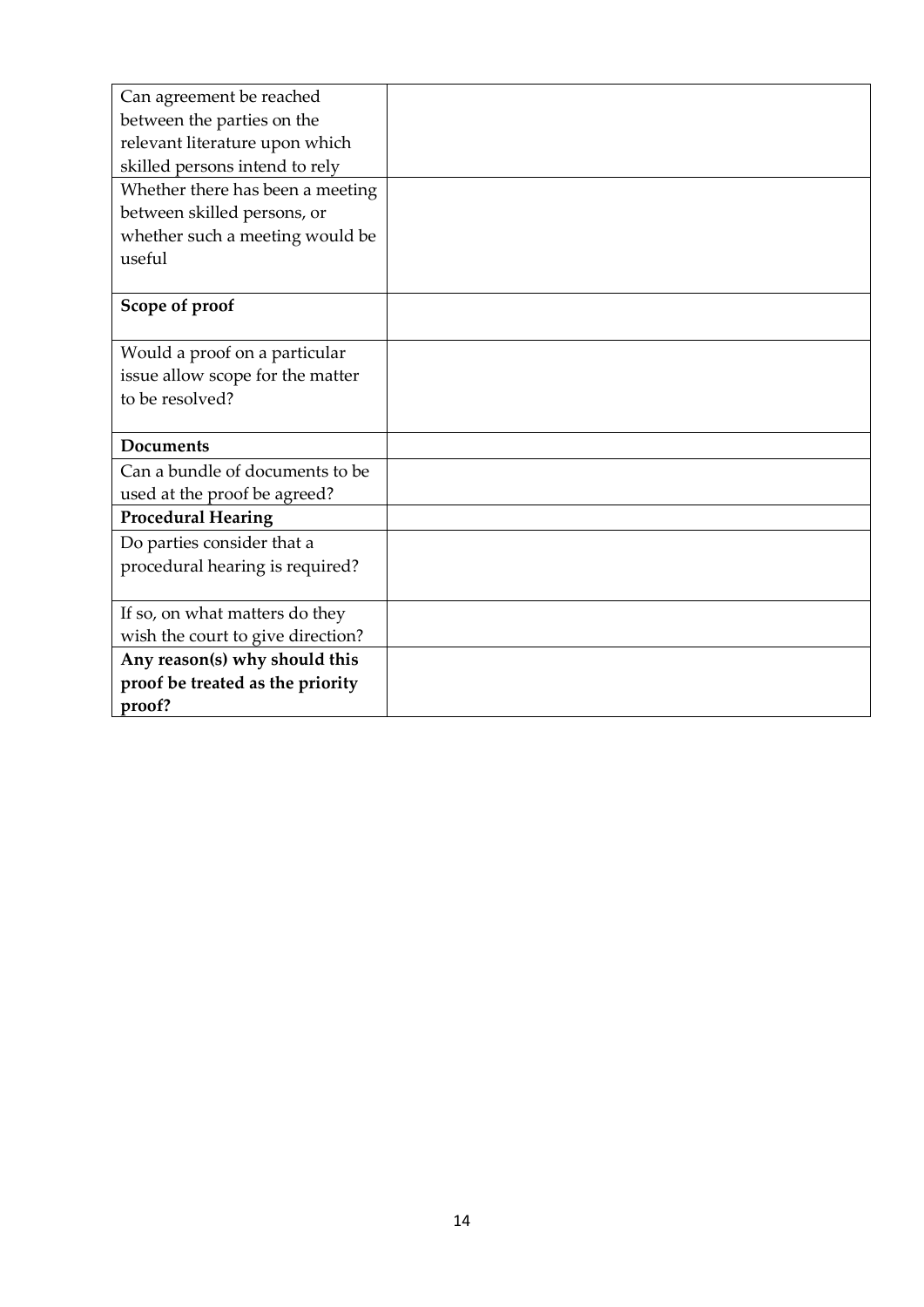### **Appendix 2**

### *Number of issues to be tried*

The extent of agreement or disagreement over primary liability (duty, breach thereof, causation); contributory negligence; and quantum. Practitioners should consider whether in some cases a proof restricted to liability would be of assistance.

### *Scope and nature of issues to be tried.*

Are all the issues to be tried clear and well defined or is there a risk of a hearing punctuated by objections?

#### *Sources of evidence*

What is the evidence that is to be adduced and assimilated by the court e.g. is it written or oral, given by a skilled or lay witness, contested or uncontested, or factual or expert evidence?

### *Number of witnesses*

A large number might increase witness management and scheduling problems for the parties and the court.

### *Duration of proof*

Proofs which are likely to extend to multiple days or exceed the court days allocated.

### *Type of witnesses*

Involvement of party litigant.

The involvement of lay witnesses who have communication or language issues.

The giving of evidence of a sensitive or private nature (see below).

Evidence from multiple skilled persons and/or which is of a highly technical or complex nature or requires reference to multiple documents.

Witnesses for whom personal attendance at court would pose health risks.

Witnesses who do not have access to or would have difficulty using computer devices.

#### *Connection and privacy*

Witnesses who cannot access suitable phone internet connection and appropriate location where they can participate undisturbed.